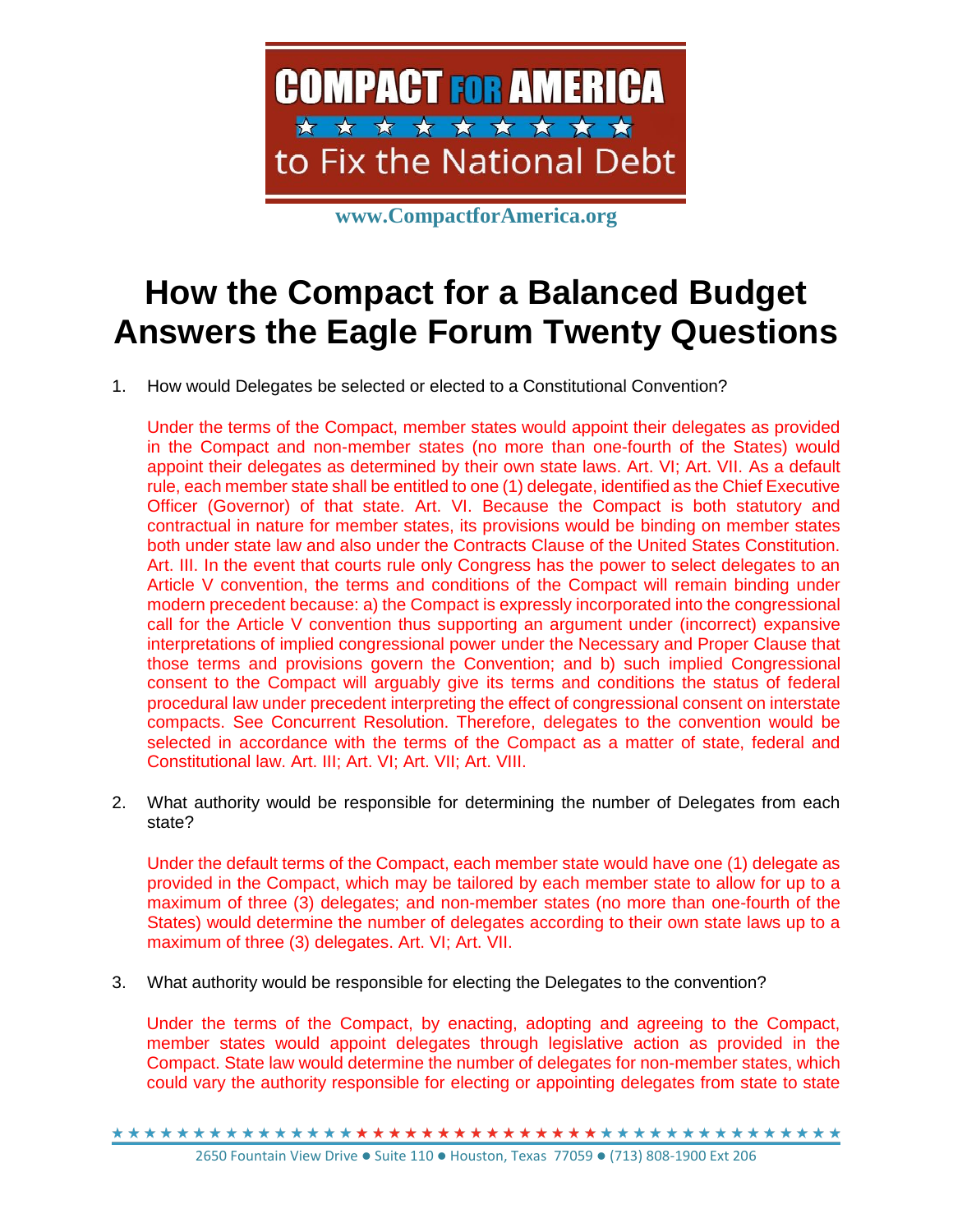(in no more than one-fourth of the States), but the Compact limits the number of delegates from non-members states to no more than three (3). Art. VI; Art. VII.

4. Would Delegates be selected based on Population, number of Registered Voters, or along Party lines?

Under the default terms of the Compact, the chief executive officer of each member state would be appointed as the sole delegate from his/her state. The non-member states (no more than one-fourth of the States) could select delegates according to state law under any of the foregoing possibilities. Art. VI; Art. VII.

5. Would Delegates be selected based on race, ethnicity or gender?

Under the default terms of the Compact, the chief executive officer of each member state would be appointed as the sole delegate from his/her state. The non-member states (no more than one-fourth of the States) could select delegates according to state law, which would operate under the restrictions of the 14<sup>th</sup> Amendment. Art. VI; Art. VII.

6. What authority would be responsible for organizing the convention, such as committee selection, committee chairs and members, etc.?

Under the compact's convention rules, there would be only one committee, one chair and one secretary; as such, the Convention would function at all times as a committee of the whole. Art. VII.

7. How would the number of Delegates serving on any committee be selected and limited?

Under the terms of the Compact, there is only a committee of the whole. Art. VII.

8. How would the Chair of the Convention be selected or elected?

Under the default terms of the Compact, the delegate of the first state to adopt the Compact would serve as the Convention Chair. Art. VII. The State of Georgia became the first state to adopt the Compact on April 12, 2014; it modifies the default delegate provisions of the Compact to allow for three delegates consisting of the Governor, Senate President and House Speaker. Those delegates will select a chair from among them.

9. What authority will establish the Rules of the Convention, such as setting a quorum, how to proceed if a state wishes to withdraw its delegation, etc.?

All rules of the convention are set out in the Compact. Art. VII. All member state delegates (representing three-fourths of the states) would be instructed and bound to these rules as a matter of state and constitutional law (under the Contracts Clause) and also to ensure that these rules govern the convention. Art. III; Art. VI. By impliedly consenting to the terms and conditions of the Compact in its convention call, Congress would also give these rules the status of federal law under modern precedent. Concurrent Resolution. Additionally, upon an appropriate ruling by the Chair, and provided a majority of attending states do not object, the Compact Commission will have the power to relocate the convention in the event of an emergency or to enforce the Compact rules. Art. IV; Art. VII. Furthermore, the Compact would prohibit all of its member states, as well as their delegates, from participating in the convention or ratifying any amendment it proposes unless these rules govern the convention.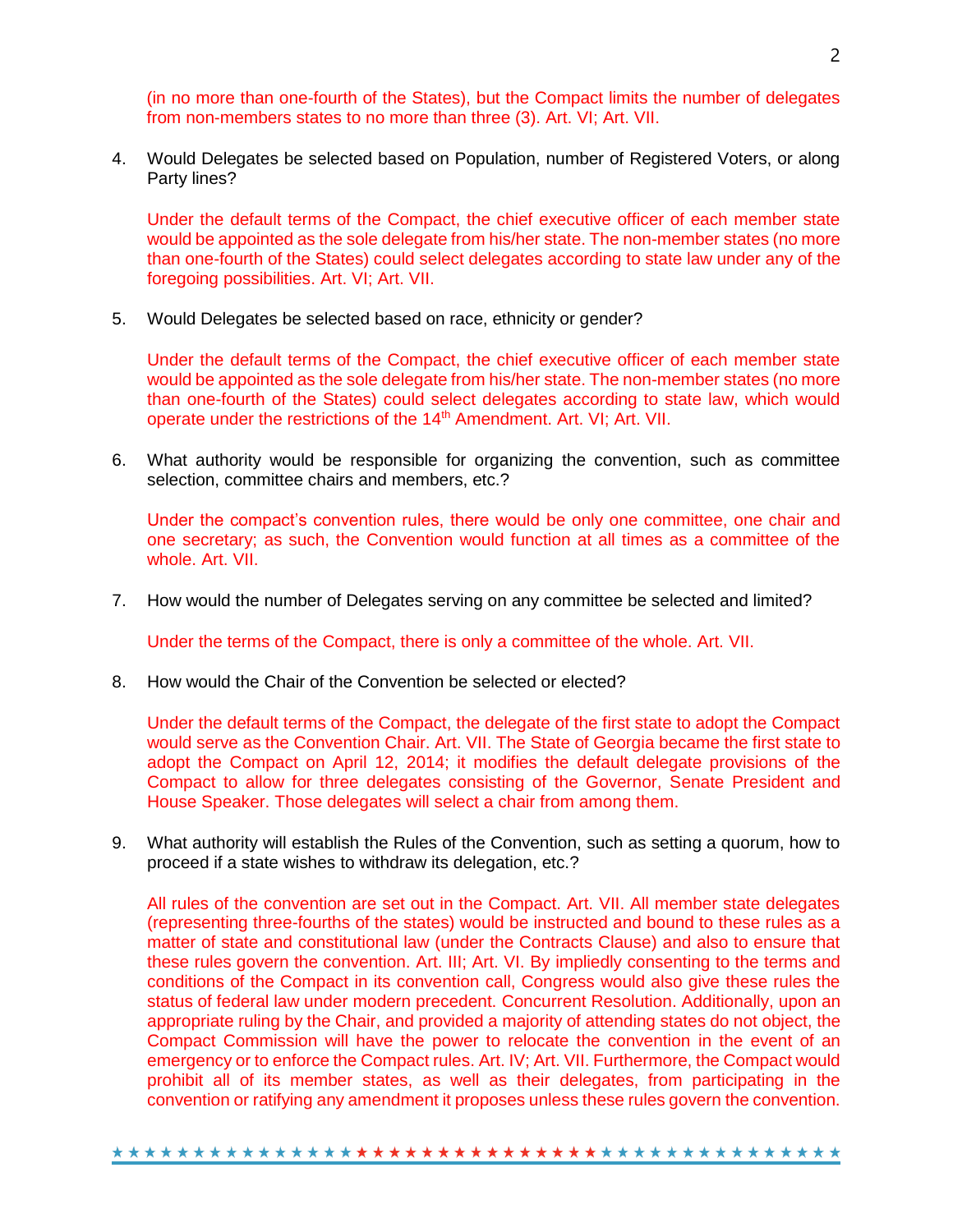Art. VIII. Finally, the chief law enforcement officer of every member state is empowered to enforce these provisions in the United States District Court for the Northern District of Texas or in the courts of the State of Texas. Art. X. In sum, a supermajority of states participating in an Article V convention and their delegates (if not all of the states) would be compelled to participate in the convention in accordance with the rules specified in the Compact (or not at all); and their supermajority presence (or absence) would ensure that the foregoing rules would govern the convention (or that the convention would never garner sufficient participation and legal sanction to do anything).

10. What authority would be responsible for selecting the venue for the Convention?

Under the default terms of the Compact, the convention will be held in Dallas, Texas. Art. IV; Art. VII. Congress would give implied consent to these provisions through its convention call. Concurrent Resolution.

11. Would proposed amendments require a two-thirds majority vote for passage?

No. Under the terms of the Compact, proposed amendments would be approved for Congressional submission to the States for ratification based upon the majority vote of a quorum. Art. VII.

12. How would the number of votes required to pass a Constitutional Amendment be determined?

Under the terms of the Compact, proposed amendments would be approved for Congressional submission to the States for ratification based upon the majority vote of a quorum. Each state would receive one vote and the vote would be determined by the sole delegate of member states or the majority vote of the delegates representing member or nonmember states, if more than one delegate represents a state. Art. VII.

13. What would happen if the Con Con decided to write its own rules so that 2/3 of the states need not be present to get amendments passed?

There is no provision for changing of the rules, and all member states agree not to participate in a convention that does not follow the Compact rules. Art. VIII. The Compact has the status of a contract that is binding under the U.S. Constitution's Contracts Clause. Art. III. Finally, an argument could be made that Congress' implied consent to the Compact would give its provisions the concurrent status of federal procedural law through its convention call. Concurrent Resolution.

14. Could a state delegation be recalled by its legislature and its call for a convention be rescinded during the convention?

Under the terms of the Compact, the application for a convention is not effective until threefourths of the states join the Compact and until that time, each member state reserves the right, with proper notice, to withdraw from the Compact. Art. III; Art. VI. If the contemplated Balanced Budget Amendment is not ratified by April 12, 2021 (seven years after its first passage by the State of Georgia), the Compact self-repeals. Under the terms of the Compact, the member states (comprising at least three-fourths of the states at the convention) reserve the right to recall their delegates from the convention. Additionally, delegates who violate the Compact automatically forfeit their authority to represent their respective state, are also